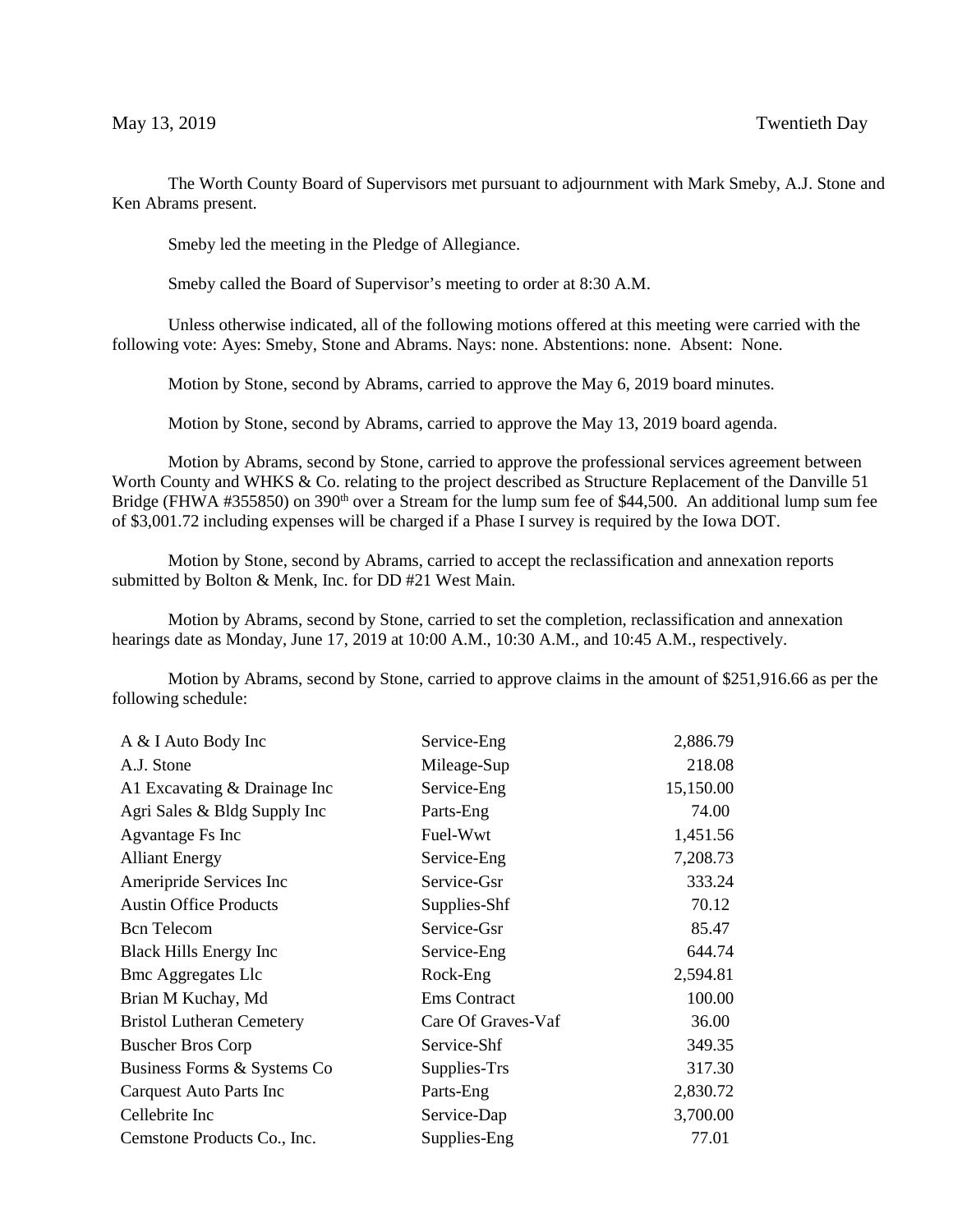| Centurylink                            | Service-Eng        | 50.35      |
|----------------------------------------|--------------------|------------|
| <b>Certified Laboratories</b>          | Fuel-Eng           | 536.30     |
| City Of Fertile                        | Rutf-Eng           | 1,022.30   |
| City Of Grafton                        | Rutf-Eng           | 544.38     |
| City Of Hanlontown                     | Rutf-Eng           | 221.30     |
| City Of Joice                          | Rutf-Eng           | 617.05     |
| <b>City Of Kensett</b>                 | Rutf-Eng           | 308.53     |
| City Of Manly                          | Service-Eng        | 59.56      |
| City Of Northwood                      | Service-Gsr        | 732.49     |
| <b>Com-Tec Land Mobile Radio</b>       | Service-Shf        | 405.00     |
| <b>Consolidated Management Company</b> | Edu-Shf            | 7.23       |
| <b>County Social Services</b>          | Levy-Mha           | 131,191.48 |
| <b>Culligan Of Mason City</b>          | Service-Gsr        | 97.50      |
| Dedra Harris                           | Mileage-Aud        | 183.28     |
| Diamond Mowers Inc                     | Supplies-Con       | 410.32     |
| Dick's Place Body & Tow                | Service-Eng        | 700.00     |
| <b>Electronic Engineering</b>          | Service-Eng        | 1,038.71   |
| <b>Falkstone Llc</b>                   | Rock-Eng           | 2,262.81   |
| Fallgatter's Market Inc                | Supplies-Shf       | 1,476.44   |
| <b>Five Star Cooperative</b>           | Supplies-Con       | 860.84     |
| Frank Dunn Company                     | Supplies-Eng       | 799.00     |
| Galls, Llc                             | Supplies-Shf       | 347.50     |
| <b>Grafton Welding</b>                 | Service-Con        | 145.00     |
| Greve Law Office                       | Payroll & Rent-Aty | 5,899.20   |
| Healthworks                            | Service-Tra & Phd  | 284.00     |
| <b>Heartland Asphalt Inc</b>           | Supplies-Eng       | 1,336.14   |
| <b>Heartland Power Coop</b>            | Service-Wwt        | 3,599.75   |
| Holiday Inn                            | Edu-Shf            | 732.48     |
| Huber Supply Co Inc                    | Supplies-Eng       | 237.81     |
| Ia Law Enforcement Academy             | Edu-Shf            | 350.00     |
| Ia Prison Industries                   | Service-Shf        | 324.39     |
| Ip Pathways                            | Service-Dap        | 660.60     |
| Isaca                                  | Edu-Aud            | 125.00     |
| Iscta                                  | Edu-Trs            | 140.00     |
| Jacki Backhaus                         | Reimb-Aud          | 348.41     |
| Joel Rohne                             | Mileage-It/Gis     | 972.08     |
| Jolene Hickle                          | Mileage-Rec        | 135.14     |
| <b>Judy Stevens</b>                    | Reimb-Asr          | 50.00      |
| Kelly Hardware                         | Supplies-Eng       | 713.32     |
| <b>Kenneth Abrams</b>                  | Reimb-Sup          | 800.66     |
| Kibble Equipment Llc                   | Service-Gsr        | 981.07     |
| <b>Knudtson Automotive Service</b>     | Service-Shf        | 720.43     |
| Larsen Plumbing & Heating Inc          | Service-Shf        | 480.00     |
| <b>Lawson Products Inc</b>             | Parts-Eng          | 408.57     |
| Lea Mobile Glass Inc                   | Supplies-Shf       | 344.00     |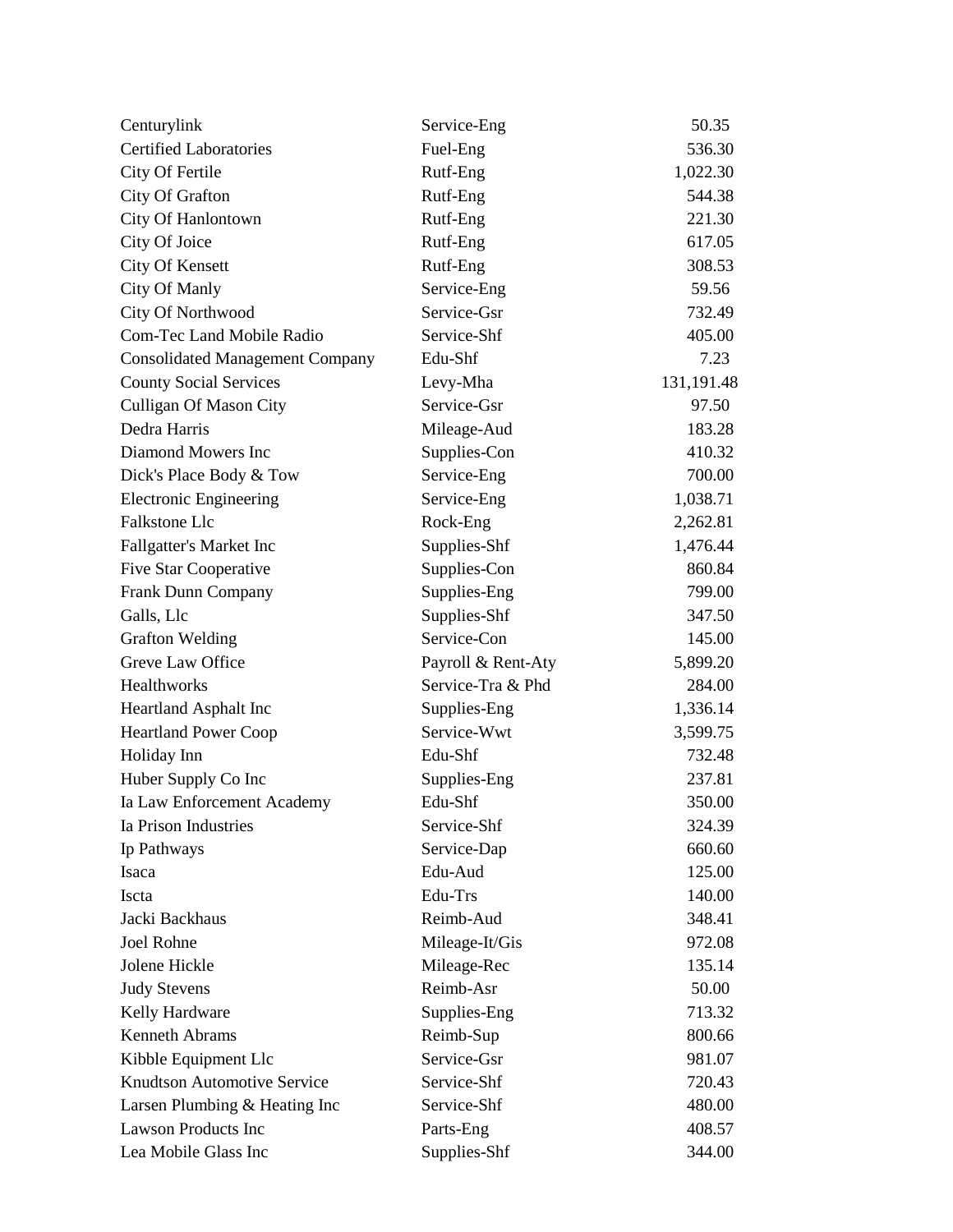| Lexisnexis                         | Service-Aty       | 167.00   |
|------------------------------------|-------------------|----------|
| Liberty Tire Recycling Llc         | Service-Sdp       | 701.16   |
| Mail Services Llc                  | Supplies-Trs      | 321.01   |
| Marco Technologies Llc             | Service-Dap & Asr | 1,007.28 |
| Mark Smeby                         | Mileage-Sup       | 186.76   |
| Martin Marietta Materials Inc      | Rock-Eng          | 2,966.32 |
| <b>Mason City Glass Service</b>    | Service-Shf       | 1,192.50 |
| Mediacom                           | Service-Gsr       | 209.95   |
| <b>Metal Culverts Inc</b>          | Supplies-Eng      | 3,360.50 |
| Mike Bode                          | Reimb-Eng         | 26.73    |
| <b>Nelson Family Trust</b>         | Rent-Shf          | 300.00   |
| Niacog                             | Service-Tra       | 1,663.93 |
| <b>Northwood Dental Associates</b> | Service-Shf       | 85.00    |
| Northwood Electric Inc             | Service-Eng       | 583.78   |
| Northwood Sanitation Llc           | Service-Gsr       | 181.50   |
| Northwood-Kensett Csd              | Roll Call-Vaf     | 100.00   |
| Olsen Implement Inc                | Supplies-Con      | 123.55   |
| <b>Patrick Mathahs</b>             | Well Plug-San     | 500.00   |
| Paul Ferley                        | Mileage-Vaf       | 289.40   |
| Plunkett's Pest Control Inc        | Service-Gsr       | 176.80   |
| Pratum, Inc                        | Service-Dap       | 390.00   |
| Printing Services Inc              | Supplies-Rec      | 288.29   |
| <b>Purchase Power</b>              | Service-Trs       | 2,020.99 |
| <b>Ram Systems</b>                 | Service-Phd       | 720.00   |
| Reindl Repair                      | Service-Phd       | 760.04   |
| Reinhart Food Service Llc          | Supplies-Shf      | 469.66   |
| <b>Rick Christeson</b>             | Reimb-Eng         | 35.00    |
| Roto-Rooter Of Mason City          | Service-Shf       | 180.00   |
| Shred Right                        | Service-Phd       | 46.80    |
| <b>Staples Credit Plan</b>         | Supplies          | 451.88   |
| Tempus Nova, Inc                   | Service-Dap       | 600.00   |
| <b>Thomas Reid</b>                 | Edu-Vaf           | 842.59   |
| Tom Meyer                          | Well Plug-San     | 500.00   |
| <b>Trading Post</b>                | Supplies-Eng      | 221.14   |
| <b>Us Cellular</b>                 | Service-Eng       | 26.79    |
| V.F.W. Post 6779                   | Service-Vaf       | 75.00    |
| Van Diest Supply Company           | Supplies-Eng      | 5,867.62 |
| Veenstra & Kimm, Inc               | Service-Wat & Wwt | 4,365.00 |
| <b>Verizon Wireless</b>            | Service-Shf       | 1,248.84 |
| Visa                               | Service-Dap       | 3,481.28 |
| Waste Management Of Iowa Inc       | Service-Sdp       | 3,079.10 |
| Wex Bank                           | Fuel-Tra          | 1,535.16 |
| Whks & Co                          | Service-Eng       | 2,130.00 |
| Winnebago Coop Telephone Assn      | Service-Gsr       | 3,245.57 |
| Worth County Cons Foundation       | Supplies-Con      | 545.75   |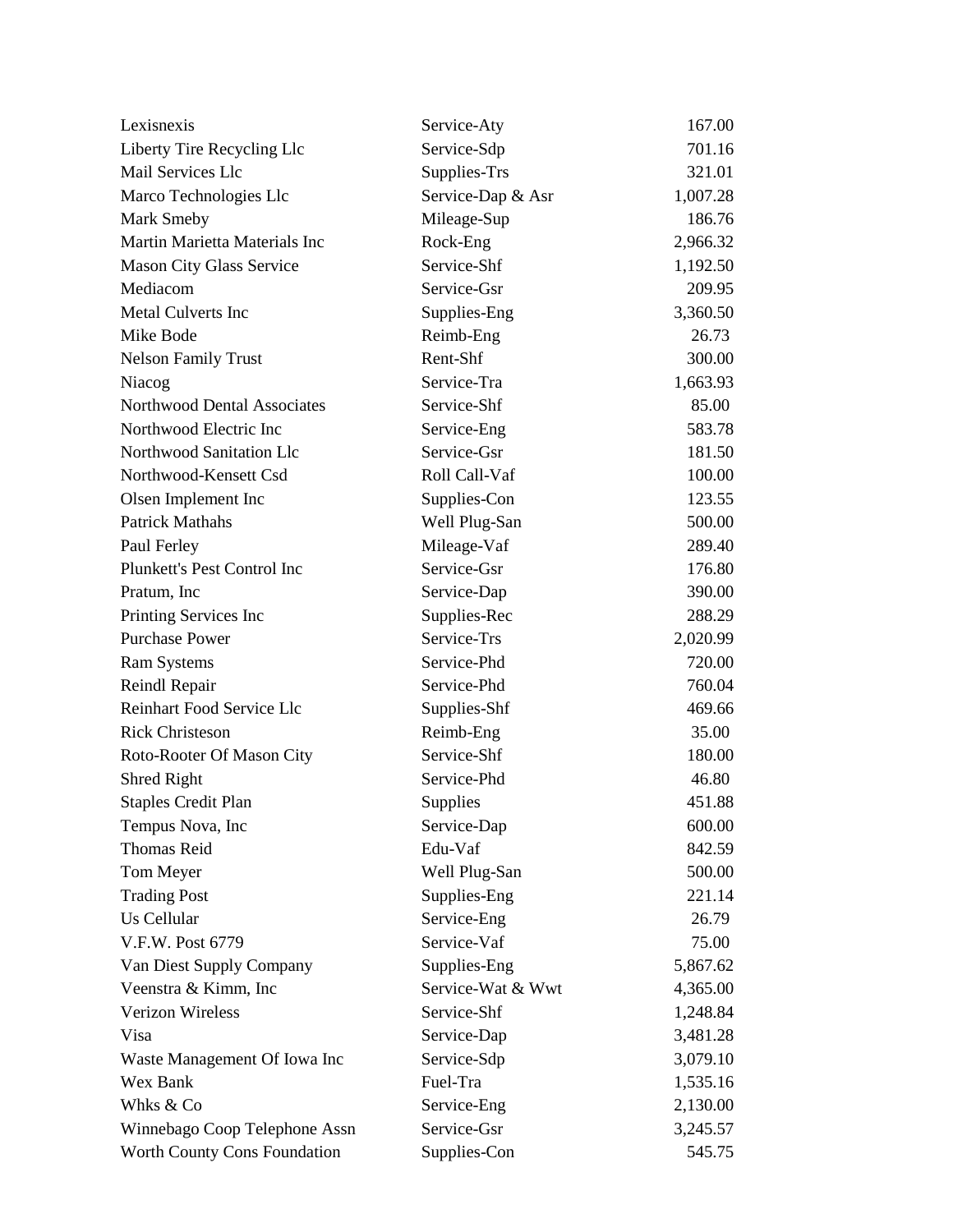| Worth Lumber Co   | Supplies-Con       | 5.78       |
|-------------------|--------------------|------------|
| Xerox Corporation | Service-Dap        | 54.16      |
| Ziegler Inc       | Parts-Eng          | 2,798.71   |
|                   | <b>Grand Total</b> | 251,916.66 |

Motion by Abrams, second by Stone, carried to approve RESOLUTION NO. 2019.05.13.01:

Resolution consenting to assignment of Trustee Agent Agreements; Escrow Agent Agreements; and/or Paying Agent and Registrar and Transfer Agent Agreements

WHEREAS, the Board of Supervisors of Worth County, Iowa (the "County"), has adopted certain resolutions (the "Resolutions") duly authorizing and providing for the issuance of certain bonds, notes or other obligations (collectively, the "Outstanding Obligations"); and WHEREAS, pursuant to the Resolutions, the County appointed Bankers Trust Company, Des Moines, Iowa ("Bankers Trust"), as the registrar and paying agent for the Outstanding Obligations and approved the execution of Paying Agent and Registrar and Transfer Agent Agreements with Bankers Trust with respect to the Outstanding Obligations; and WHEREAS, in connection with the issuance of certain Outstanding Obligations, the County may have also entered into certain Trustee Agent Agreements and/or Escrow Agent Agreements with Bankers Trust; and WHEREAS, UMB Bank, n.a. ("UMB") will acquire the corporate trust business of Bankers Trust, and any existing Trustee Agent Agreements; Escrow Agent Agreements; and Paying Agent and Registrar and Transfer Agent Agreements (collectively, such Agreements are hereinafter referred to as the "Agreements") between the County and Bankers Trust will be assigned by Bankers Trust to UMB; and WHEREAS, Bankers Trust and UMB have requested that the County consent to the assignment of the Agreements;

NOW, THEREFORE, It Is Resolved by the Board of Supervisors of Worth County, Iowa, as follows:

Section 1. The County hereby consents to the assignment of the Agreements from Bankers Trust to UMB. The Chairperson and the County Auditor are hereby authorized to execute such documents as may be necessary to carry out the assignment of the Agreements, including the "Acknowledgment to Assignment" that has been prepared by Bankers Trust and presented to the County.

Section 2. The effective date of the assignment of the Agreements shall be as set forth in the Acknowledgment to Assignment.

Section 3. To the extent that the County has continuing disclosure requirements pursuant to Rule 15c2-12 of the Securities Exchange Act relative to the Outstanding Obligations, the County will cause a notice of the assignment of the Agreements to be posted on the MSRB Electronic Municipal Market Access (EMMA).

Section 4. All resolutions or parts thereof in conflict herewith are hereby repealed to the extent of such conflict.

Passed and approved May 13, 2019.

Mark Smeby Chairperson, Board of Supervisors

Attest: Jacki A. Backhaus County Auditor